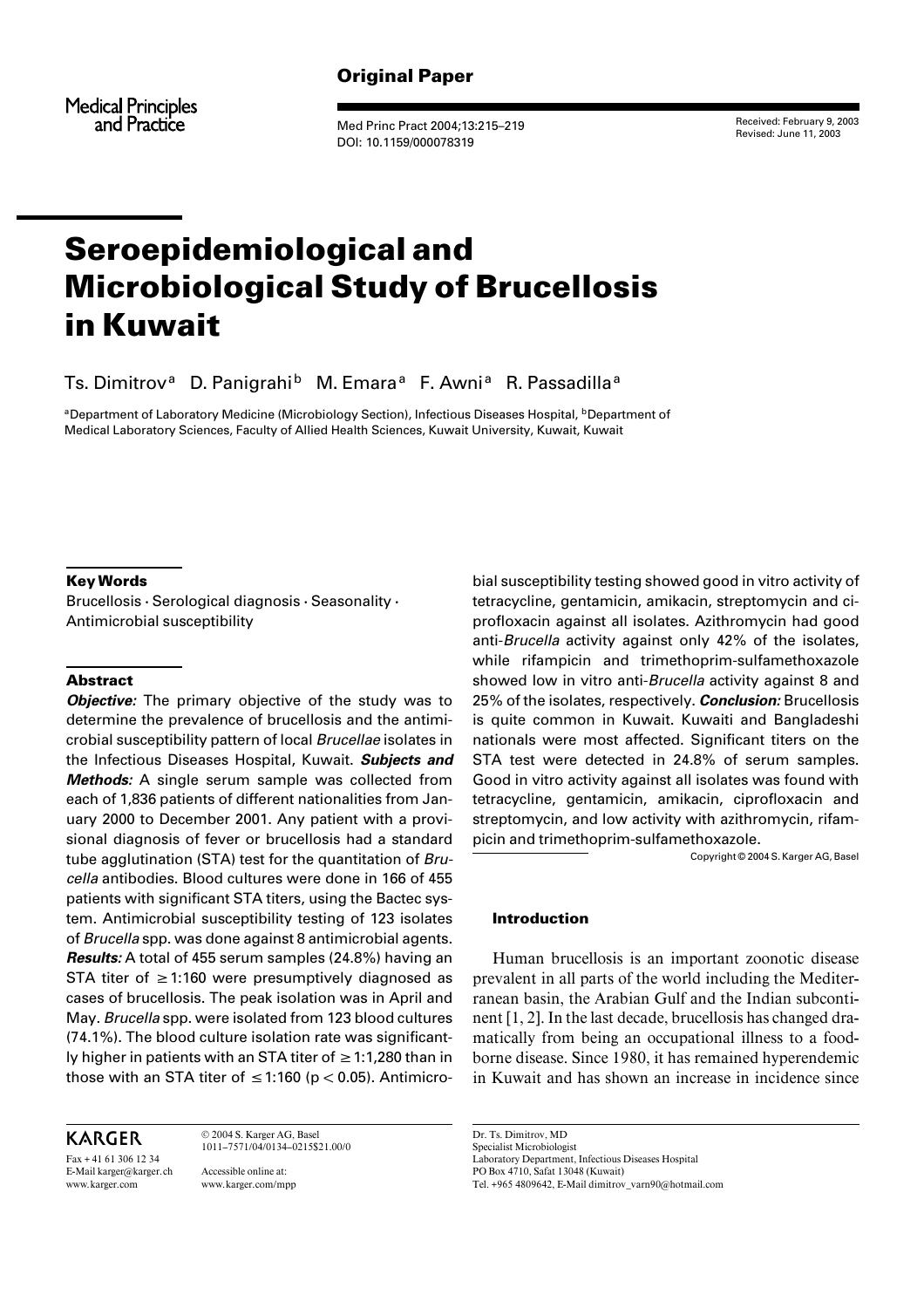1990 [3, 4]. The increase can be attributed mostly to an improvement in the diagnostic techniques and reporting of the disease [5]. Symptoms of human brucellosis are usually nonspecific; hence, laboratory tests are helpful for establishing the diagnosis. Though blood culture is the only specific test, its sensitivity ranges from 17 to 85%, depending on the culture conditions and the bacterial strain. This method has good sensitivity for detecting *Brucella melitensis* but low sensitivity for detecting *Brucella abortus* and *Brucella suis* [6]. For this reason, serological tests for diagnosing brucellosis have greater importance.

Despite the availability of many antibacterial agents, complete cure of the infection, without frequent relapses, is still an unattainable goal [7]. *Brucella* spp. are facultative intracellular parasites; therefore, complete eradication of the microorganism is difficult to achieve, and relapses are common. The best regime for the treatment of acute brucellosis is not definite. The fluoroquinolones and some of the new macrolides (azithromycin), because of their broad-spectrum antibacterial activity and effective intracellular penetration, could be candidates for the therapy of brucellosis [8–13]. In the present study, we report the incidence of brucellosis in Kuwait, the relationship of standard tube agglutination (STA) test titers to *Brucella* isolation from clinical samples and the antimicrobial susceptibility pattern of *Brucellae* isolates.

#### Subjects and Methods

The study was conducted from January 2000 to December 2001. During this period, a single serum sample was obtained from each of 1,836 patients with a history of pyrexia. Cases were provisionally diagnosed as 'brucellosis' where the patients presented with compatible clinical pictures like fever, night sweats, arthralgia and weight loss and also epidemiological evidence of exposure to a potential source of infection. Patients with fever but no symptoms compatible with brucellosis and no history of exposure were designated as 'fever for investigation'. The serum samples were tested by the STA for *Brucella* antibody titer using commercially available reagents (Plasmatec Lab Products, UK). A single blood sample was obtained for culture from 166 patients with high STA titers ( $\geq$ 1:160). The samples were injected into Bactec aerobic bottles (BD Bactec plus+Aerobic/F), and further incubation and detection of bacterial growth was done by an automated Bactec 9120 fluorescent series instrument system (Bactec Dickinson, USA), following the protocol of 21 days of incubation [14]. Isolates were identified as *Brucella* spp. in accordance with the taxonomic criteria of the International Committee of Nomenclature of Bacteria [15]. The sociodemographic characteristics of patients were obtained directly from the patients' records. Antimirobial susceptibility testing was performed by the standard disk diffusion method using brucella agar [16]. Commercially available antibiotic disks of tetracycline, streptomycin, gentamicin, amikacin, trimethroprim-sulfamethoxazole, rifampicin, ciprofloxacin

and azithromycin were used. Since the disk diffusion method is not standardized for *Brucellae*, the results were not categorized as susceptible, intermediate or resistant. Instead, the diameter of the zone of inhibition was used to measure anti-*Brucella* activity. A zone size of  $\leq 16$  mm was considered to represent low activity, while that  $>16$  mm was considered to represent good activity.

For statistical evaluation of the results, Student's t test was used  $(t > 1.96; p < 0.05)$ .

#### **Results**

Of the 1,836 patients, 1,202 had fever for investigation, and of these, 110 (9.2%) had a significant titer of  $\geq$  160. 634 patients had brucellosis, and 345 of them (54.4%) had an STA titer of  $\geq 160$ . Hence, of the 1,836 patients, 455 (24.8%) had an STA titer of  $\geq 160$ . The distribution of the 455 seropositive patients according to nationality is shown in table 1. Kuwaitis accounted for 68% and Bangladeshis for 16.5%. The age of the patients varied between 10 and 80 years, with a mean age of 33 years. The peak months of isolation were April and May, accounting for 41.8% of the cases (fig. 1). *Brucella* spp. were isolated from 123 blood cultures (74.1%). A statistically significant rate of *Brucella* isolation from blood was observed in patients having STA titers of  $\geq 1:1,280$  (49– 39.8%), in comparison to patients with STA titers of  $\leq$ 1:160 (12–9.7%; p < 0.05) (fig. 2). Table 2 shows the results of antibacterial activity testing of the antimicrobials. Tetracycline, gentamicin, amikacin, streptomycin and ciprofloxacin had good anti-*Brucella* activity against all the isolates (zone of inhibition  $>16$  mm). Azithromycin had good anti-*Brucella* activity against only 42% of the isolates. Rifampicin and trimethoprim-sulfamethoxazole showed variable in vitro anti-*Brucella* activity, and their potency was low against 8 and 25.2% of the isolates, respectively.

#### **Discussion**

Brucellosis has a worldwide distribution, including the Arabian peninsula [1, 2]. It is one of the most commonly reported infectious diseases in Kuwait. During the 2-year period of this study, a total of 455 seropositive cases were detected. The disease was mostly prevalent among individuals in close contact with animals and persons having a history of consumption of raw milk and milk products, most probably accounting for the high incidence of brucellosis among Kuwaitis and Bangladeshis. In addition, Bangladeshi males are exclusively shepherds. In a pre-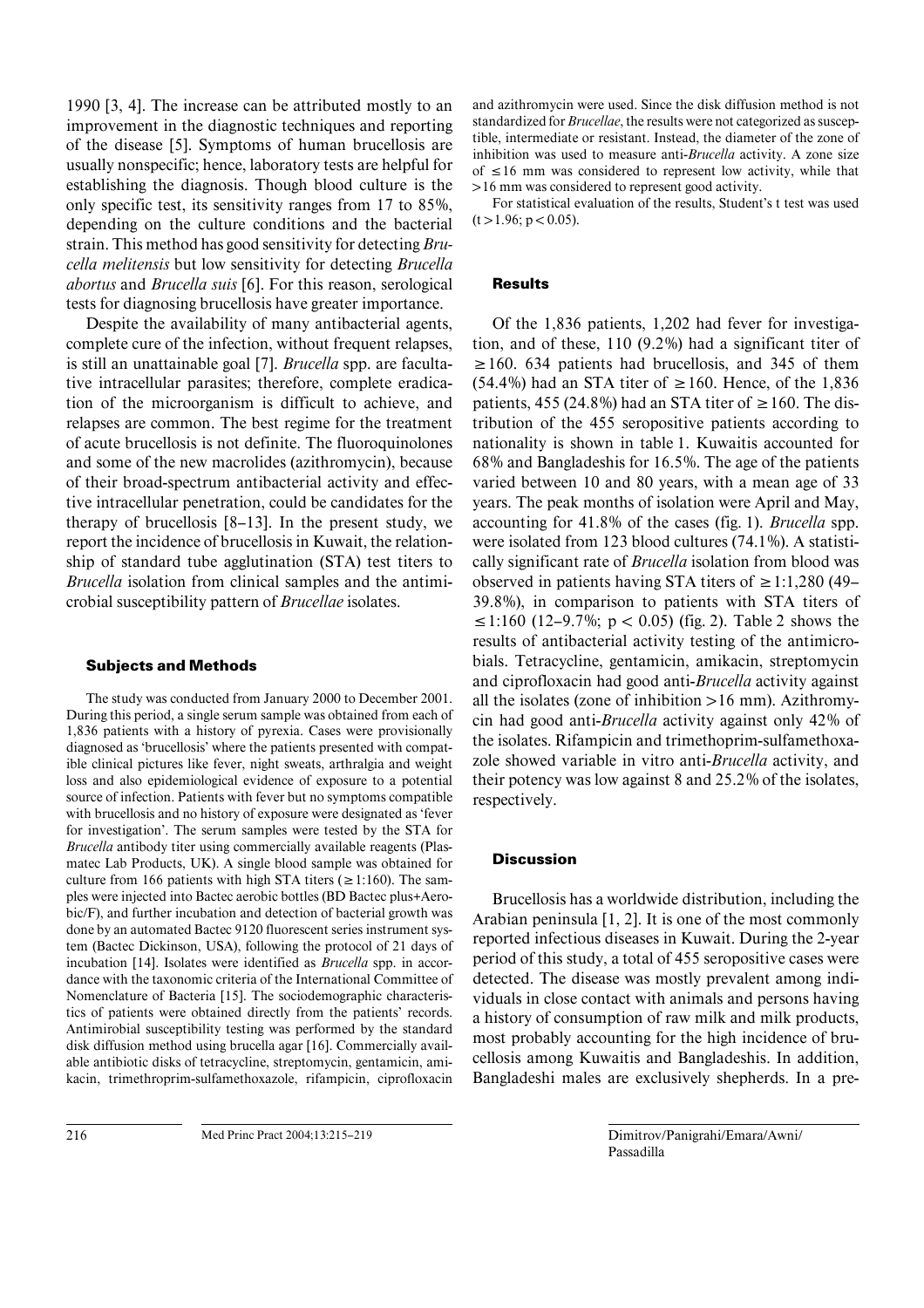

Fig. 1. Distribution of 455 STA-positive patients according to the time of serum collection.

Table 1. Distribution of *Brucella* STA test titers according to nationality and clinical presentation

| Nationality         | Fever for investigation alone |                |               |                | Brucellosis alone |      | Total number<br>of STA tests<br>$(FFI + brucellosis)$ | Total number of STA tests<br>with titer of $> 1:160$<br>$(FFI + brucellosis)$ |               |
|---------------------|-------------------------------|----------------|---------------|----------------|-------------------|------|-------------------------------------------------------|-------------------------------------------------------------------------------|---------------|
|                     | n <sub>1</sub>                | n <sub>2</sub> | $\frac{0}{0}$ | n <sub>3</sub> | $n_4$             | $\%$ | $n_1 + n_3$                                           | $n_2 + n_4$                                                                   | $\frac{0}{0}$ |
| Kuwaitis            | 390                           | 55             | 14.1          | 468            | 255               | 54.5 | 858                                                   | 310                                                                           | 36.0          |
| Bangladeshi         | 196                           | 30             | 15.3          | 82             | 45                | 54.8 | 278                                                   | 75                                                                            | 27.0          |
| Indian              | 280                           | 8              | 2.8           |                | 2                 | 28.6 | 287                                                   | 10                                                                            | 3.0           |
| <b>OANGC</b>        | 131                           | 3              | 2.3           | 19             | 12                | 63.2 | 150                                                   | 15                                                                            | 10.0          |
| <b>OAGC</b>         | 44                            | 9              | 20.5          | 47             | 27                | 57.4 | 91                                                    | 36                                                                            | 39.0          |
| Sri Lankan          | 20                            | 3              | 15.0          | 4              | 3                 | 75.0 | 91                                                    | 36                                                                            | 39.0          |
| Pakistani           | 80                            |                | 1.2           |                | $\theta$          | -    | 87                                                    |                                                                               | 1.1           |
| Other nationalities | 55                            |                | 1.8           | 6              |                   | 16.6 | 61                                                    | $\overline{2}$                                                                | 3.3           |
| Total               | 1,202                         | 110            |               | 634            |                   | 345  | 1,836                                                 | 455                                                                           |               |

FFI = Fever for investigation; OANGC = other Arab non-Gulf countries; OAGC = other Arab Gulf countries.

 $n_1 + n_3$  = Total number of STA tests performed;  $n_2 + n_4$  = total number of STA tests with significant titer of >1:160.

vious report from Kuwait in 1988, the male to female ratio of brucellosis was reported to be 2:1 [3], but in the present study, the ratio was 10:1. The possible explanation for this change could be that, after the liberation of Kuwait in 1990, a lot more Bangladeshi male workers were employed as cattle rearers. This could have reduced the chances of Kuwaiti females taking care of the cattle. Brucellosis traditionally affects young to middle-aged individuals [17, 18]. Our results confirm this, as two thirds of confirmed cases in this study were in the age group of 20–45 years.

In the last decade, brucellosis has changed dramatically from being an occupational disease to a food-borne illness. Consumption of fresh and unpasteurized dairy products, especially cheese made from goat and sheep milk, are high risk factors for brucellosis in Saudi Arabia [19]. The case histories of the confirmed (positive blood culture) cases in this study showed that all these patients had a history of exposure to unpasteurized diary products.

Brucellosis is more frequent during late spring to early summer. During these months, the birth rates in cattle are very high, leading to increased environmental contamination and also availability of milk and milk products. A similar seasonal distribution of brucellosis occurred in the present study (fig. 1).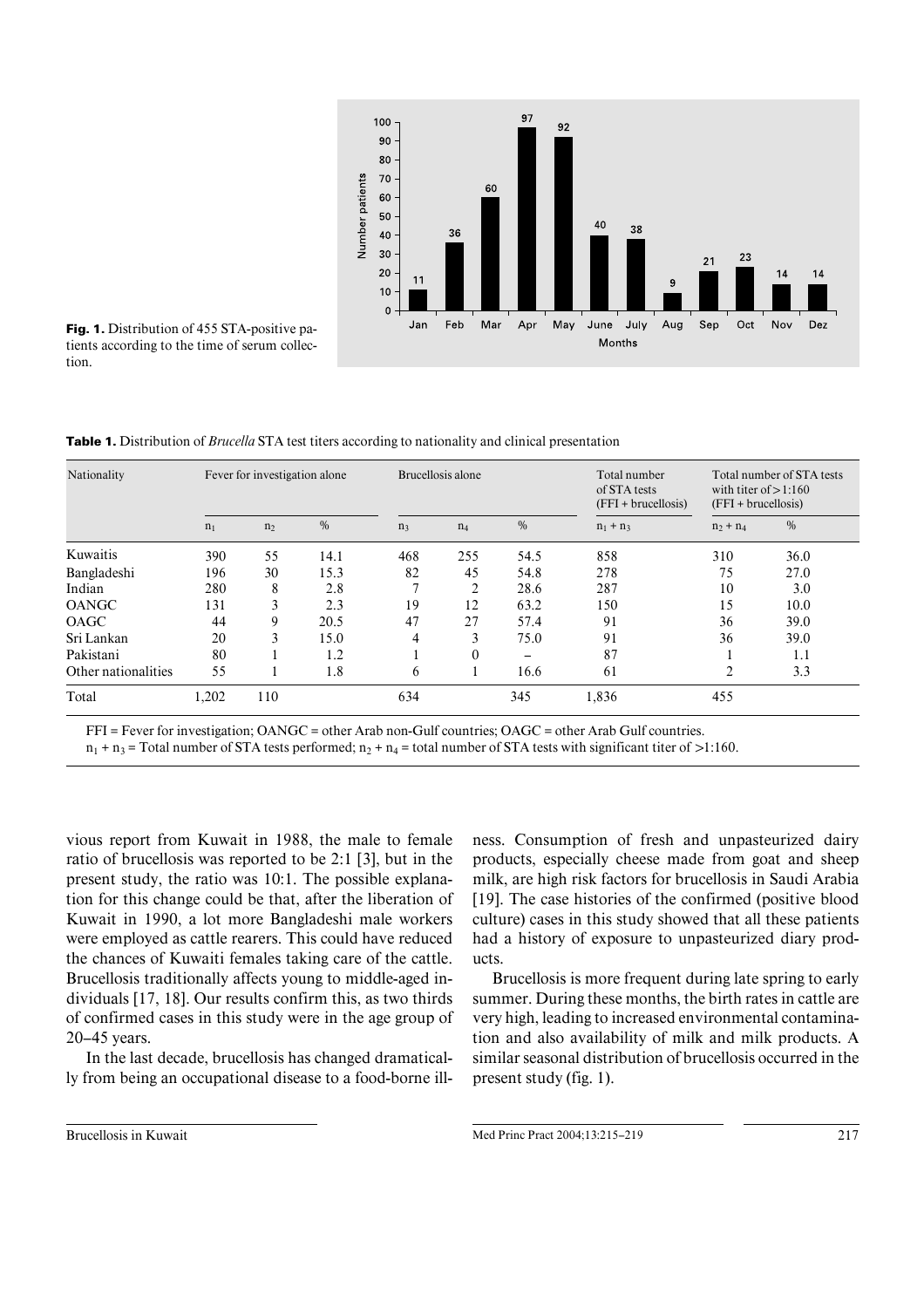

Fig. 2. Recovery of *Brucellae* from blood in relation to STA titers.

| Antibiotic                    | Zone of inhibition |               |              |               |              |               |              |      |  |  |
|-------------------------------|--------------------|---------------|--------------|---------------|--------------|---------------|--------------|------|--|--|
|                               | $<$ 16 mm          |               | $17 - 20$ mm |               | $21 - 30$ mm |               | $>30$ mm     |      |  |  |
|                               | $\mathbf n$        | $\frac{0}{0}$ | $\mathbf n$  | $\frac{0}{0}$ | $\mathbf n$  | $\frac{0}{0}$ | $\mathbf n$  | $\%$ |  |  |
| Tetracycline                  | $\theta$           |               | $\theta$     |               | 4            | 3.0           | 119          | 97.0 |  |  |
| Gentamicin                    | $\Omega$           |               | $\Omega$     |               | 14           | 11.0          | 109          | 89.0 |  |  |
| Amikacin                      | 0                  |               | $\Omega$     |               | 14           | 11.0          | 109.0        | 89.0 |  |  |
| Streptomycin                  | 0                  |               | $\Omega$     |               | 58           | 47.0          | 65.0         | 53.0 |  |  |
| Rifampicin                    | 10                 | 8             | 68           | 55.3          | 45           | 36.0          | 0            |      |  |  |
| Trimethoprim-sulfamethoxazole | 31                 | 25.2          | 46           | 37.4          | 46           | 37.4          | $\mathbf{0}$ |      |  |  |
| Ciprofloxacin                 | 0                  |               | $\Omega$     |               | 116          | 94.3          | 7            | 5.7  |  |  |
| Azithromycin                  | 71                 | 57.7          | 35           | 28.5          | 14           | 11.4          | 3            | 2.4  |  |  |

Table 2. In vitro antimicrobial activity of 8 antimicrobial agents

Figures show the number and percentage of strains.

The gold standard for diagnosis of brucellosis is isolation of the organism from blood, bone marrow or other tissues. The STA test is done as a screening test for presumptive diagnosis of brucellosis. Although the majority of brucellosis patients show an STA titer  $\geq 1:160$  and above, no single titer is always diagnostic. However, the agglutination test correlates well with culture positivity; the higher the STA titer, the more likely the isolation of *Brucella* spp. Accordingly, our study showed that the isolation rate from blood culture was significantly higher when the STA titer was  $>1:1,280$  than when the titer was 1:160 ( $p < 0.05$ ).

There has been no unanimity on the most appropriate antibiotic therapy for human brucellosis. The evaluation of the efficacy of different antibiotic schedules is conditioned by the characteristics of the disease. Tetracyclines have remained the most effective antibiotics against brucellosis [7, 10, 20, 21]. Aminoglycosides penetrate human cells rather poorly, but have shown some intracellular activity after prolonged incubation. They have also been shown to have a substantial synergistic effect with tetracycline against *Brucellae* in in vitro and experimental studies and also in treatment of clinical brucellosis [2, 10]. In the present study, tetracycline, gentamicin, amikacin and